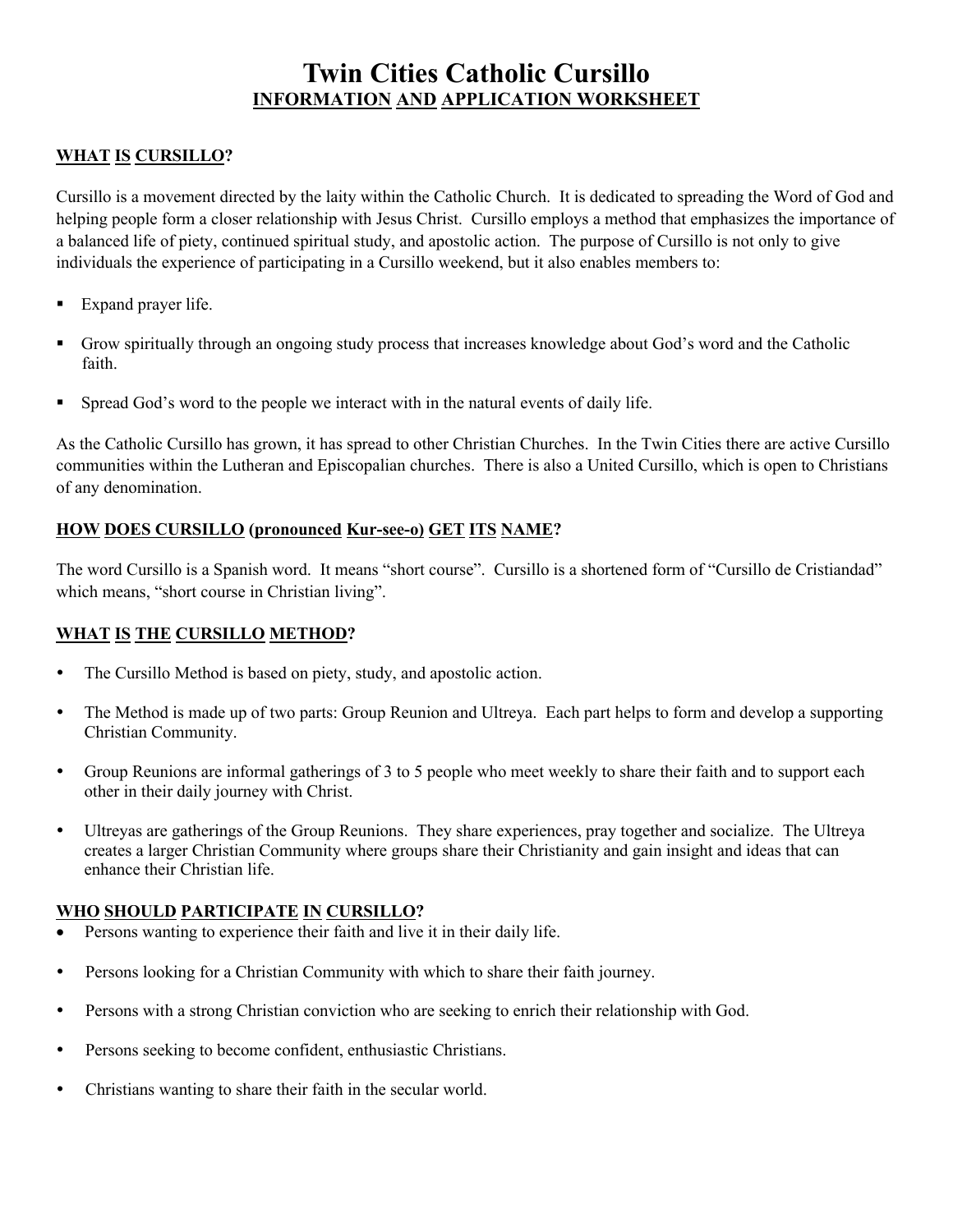# **HOW DOES ALL THIS RELATE TO THE CURSILLO WEEKEND EXPERIENCE?**

The weekend is a 3-day experience of living in a Christian Community, beginning on Thursday evening and ending on Sunday evening. It is led by a team of laypersons along with three Spiritual Directors. This team leads discussions emphasizing the meaning of grace, the Sacraments, the need for prayer, and living our daily lives in union with God. The weekend is focused on Christ and is filled with joy, laughter and enthusiasm. It becomes a stepping-stone to a new and fulfilling experience of your Christian faith. Your sponsor will share more about the weekend with you.

#### **DO I NEED A SPONSOR?**

Yes, you do. The 3-day Cursillo Weekend is just the beginning. It is what happens in your life after the weekend that is important. Sponsors take a special interest in you before and after your weekend. Your sponsor will do these things for you:

Before the weekend:

- Sponsors explain the weekend format, including eating and sleeping arrangements, the talks and the sacraments given.
- Sponsors support you in prayer, in helping with family arrangements and logistics during the weekend.
- Sponsors provide transportation to and from the Cursillo site.

After the weekend, your sponsor will support you by:

- Helping you get established in a small Christian Community called a Group Reunion. Your sponsor will understand and you should not feel obligated to join the same small group as your sponsor.
- Introducing you to Ultreya and other Twin Cities Cursillo events.
- Helping you with any problems or concerns that arise.

#### **ARE THERE ANY RESTRICTIONS ON WHO CAN COME TO A CURSILLO WEEKEND?**

Yes there are some restrictions:

- A sponsor, someone who has attended a Cursillo weekend, is needed to make a Cursillo Weekend. If you do not have a sponsor or know someone that has attended, contact Twin Cities Pre-Cursillo section, pre-cursillo@tc-cursillo.org, so they may help you find one.
- It is suggested, that both spouses of a married couple participate and that both should be Catholic. Personal changes, having attended a Cursillo weekend, are best understood and accepted when both have shared the experience. (If one spouse is not able to attend a given set of weekends or is not Catholic, applications must be referred to the Twin Cities Cursillo Spiritual Advisor.)
- Persons recently divorced or grieving over the loss of a loved one should wait an appropriate length of time before making a weekend. We suggest a period of one year.
- Persons hurting for whatever reason should wait for a less stressful time.
- The Sacraments are an important part of the Catholic Weekend. For this reason, Christians of other faiths are encouraged to attend a Cursillo of their faith.

If you believe that you can benefit from being introduced to the Cursillo Movement, please fill out the attached application and return it to your sponsor.